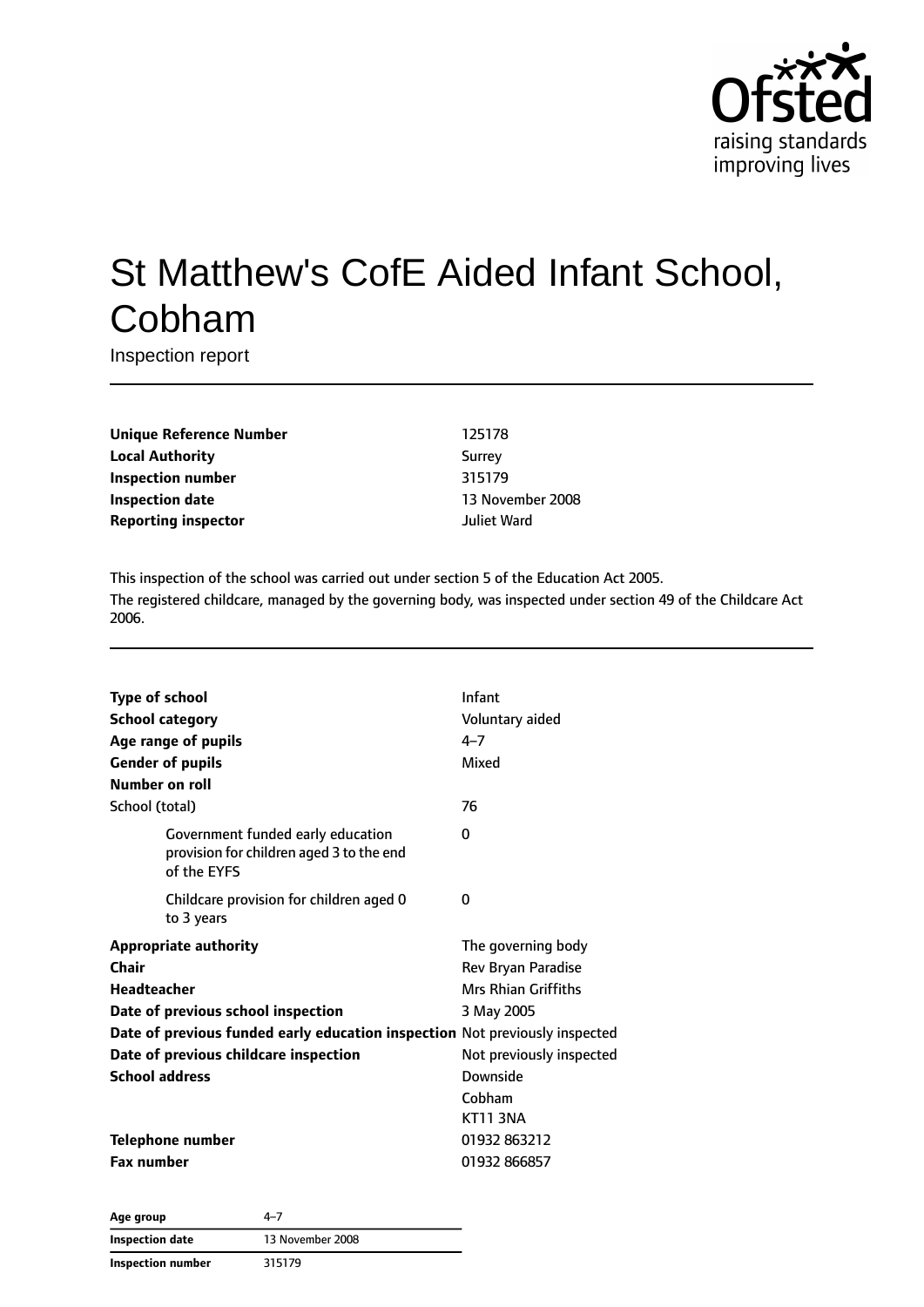.

#### Website: www.ofsted.gov.uk

This document may be reproduced in whole or in part for non-commercial educational purposes, provided that the information quoted is reproduced without adaptation and the source and date of publication are stated.

Further copies of this report are obtainable from the school. Under the Education Act 2005, the school must provide a copy of this report free of charge to certain categories of people. A charge not exceeding the full cost of reproduction may be made for any other copies supplied.

<sup>©</sup> Crown copyright 2008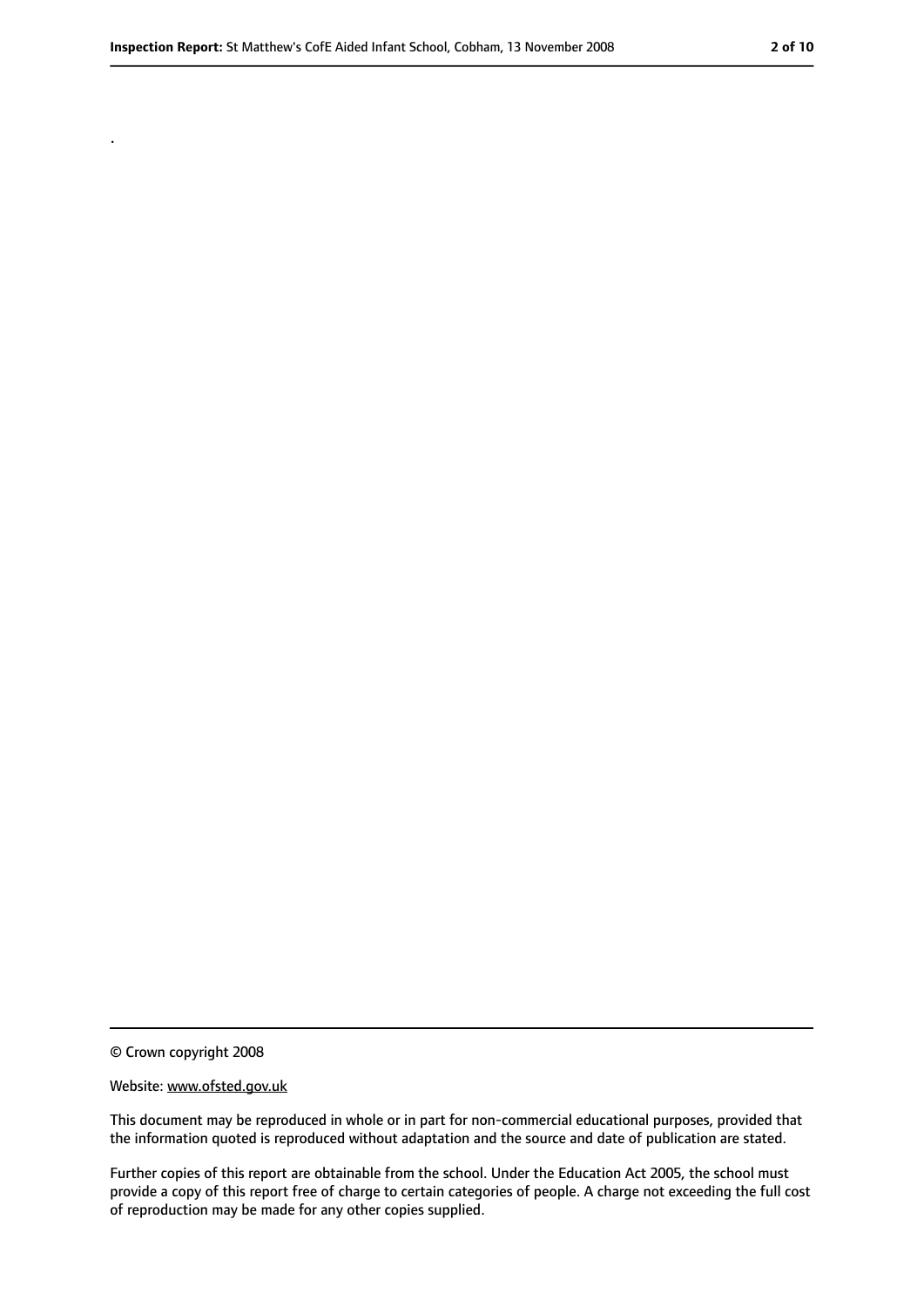# **Introduction**

The inspection was carried out by two Additional Inspectors.

The inspectors evaluated the overall effectiveness of the school and investigated the following issues:

- how well the school had raised the pupils' standards of handwriting and presentation
- whether the more capable pupils were being fully challenged
- the quality of the provision for pupils' spiritual development and how well they are prepared for life in a culturally diverse society.

The inspectors gathered evidence by jointly observing lessons with senior managers; having discussions with staff, governors and pupils; scrutinising pupils' work; monitoring parental questionnaires and the school's records of checks on the quality of its work; and tracking pupils' progress. Other aspects of the school's work were not investigated in detail, but the inspectors found no evidence to suggest that the school's own assessments, as given by its self-evaluation, were not justified, and these have been included where appropriate in this report.

#### **Description of the school**

The school is situated in the village of Downside, on the outskirts of Cobham. The majority of children are of White British heritage with a small number from minority ethnic groups. The number of pupils receiving free school meals is low. The proportion of pupils identified as having learning difficulties and/or disabilities is high in relation to national figures and includes a pupil with a statement of educational needs. The Early Years Foundation Stage (EYFS) provision comprises one Reception class. The school has gained an impressive number of awards, including Investors in People; Healthy School Award 2006; Sports Active Award 2006 and 2007; International Schools Award and the Excellence in Environmental Awareness Award from Elmbridge Borough Council.

#### **Key for inspection grades**

| Grade 1 | Outstanding  |
|---------|--------------|
| Grade 2 | Good         |
| Grade 3 | Satisfactory |
| Grade 4 | Inadequate   |
|         |              |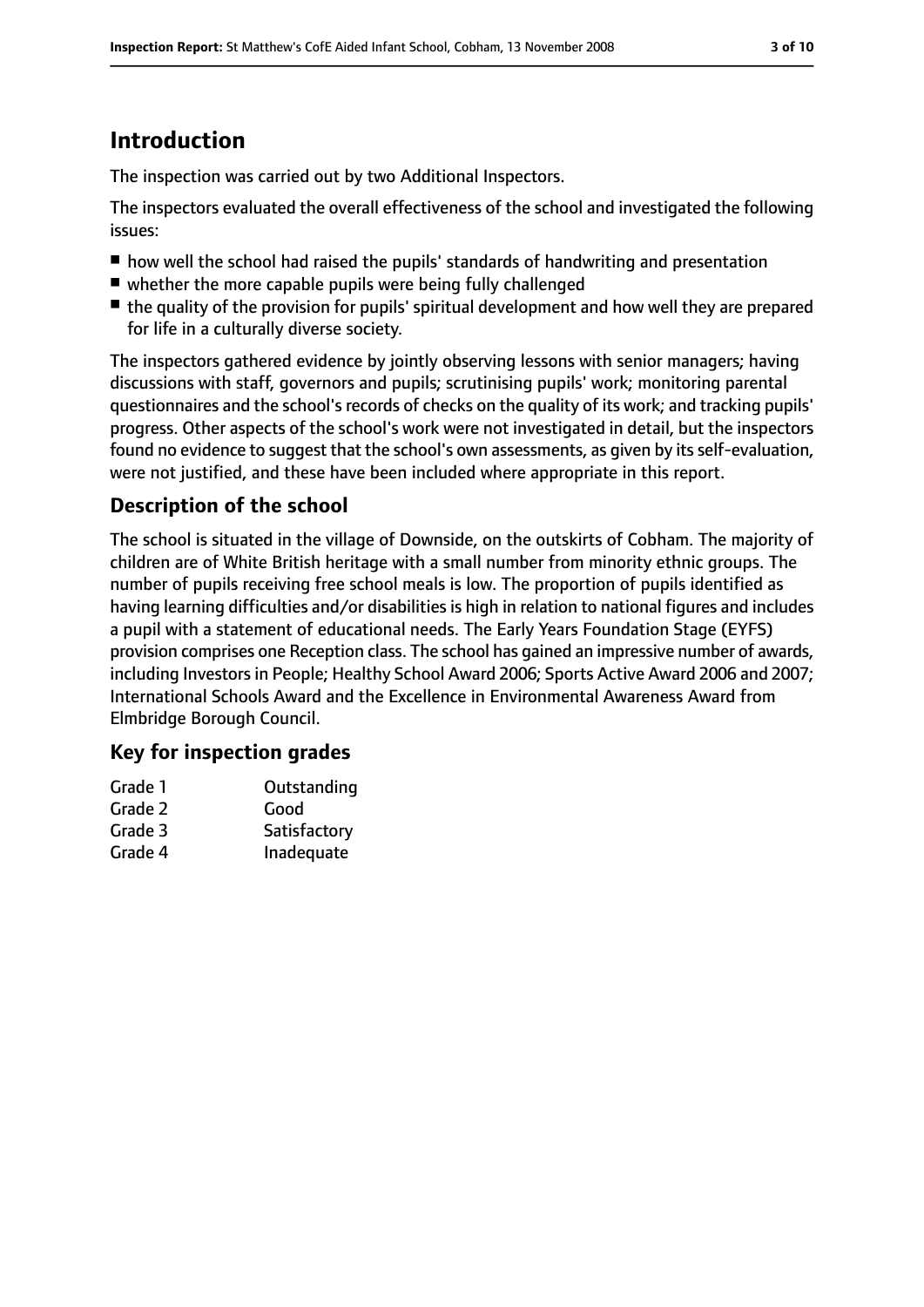#### **Overall effectiveness of the school**

#### **Grade: 2**

St Matthew's is the good school that staff and governors judge it to be, although the managers are somewhat modest in their self-evaluation. The quality of the leadership and management is outstanding and has brought about many successful improvements since the last inspection. The curriculum has also improved and has an extremely positive impact on pupils' academic progress and their personal development. Pupils and parents are hugely positive about the school, and work closely with staff to give a strong feeling that this is 'our school'. Its happy atmosphere and sense of purpose is down to strong staff teamwork. As one parent wrote, 'St Matthew's is a friendly and compassionate school, and a great asset to the community. A superb staff make supreme efforts to maintain the highest of ethical and academic standards.'

There is much good and some outstanding teaching that gives pupils a very firm platform for success in the next stage of their education. Children enter the EYFS with good skills, at or above those expected for four-year-olds. This strong foundation is systematically built on, and pupils are attaining standards well above those found nationally by the end of Year 2. The school sets itself challenging targets to improve these further, as seen in the consistent improvements in the levels in which pupils attain, for example in mathematics, particularly in the high proportion of pupils gaining the higher Level 3. Pupils' handwriting and the quality of the way they present their work have also improved considerably since the last inspection. One parent echoed the thoughts of many when she wrote, 'I am so very happy that my child has been able to have such a wonderful educational start in life.'

All staff work tirelessly for the success of the pupils, whatever their background. Pupils make good progress because teachers carefully assess their needs and then plan lessons to tackle those needs. This, along with the high level of adult support for individual pupils, means that often the best progress is made both by pupils of low ability, those with learning difficulties or with complex needs, and by the higher-attaining and gifted pupils. Parents commented on the superb support the school provides for their children, both those who are gifted and those with learning difficulties. One parent said that 'The school has been excellent in providing work for my child who has been registered as gifted and talented.' This represents considerable improvement since the last inspection, when the higher-attaining pupils were judged to be insufficiently challenged. However, in some lessons the pace of pupils' learning slows slightly, especially in the introductory sessions. The school has already started to address this through well-focused professional development and training for all teachers.

Pupils arrive at school happy and smiling. They are eager to learn and work hard. One reason for the pupils' enjoyment is their exposure to a wide range of interesting experiences, particular those which help them learn about people who live in circumstances much different from their own. Art, music and drama all make significant contributions, and extensive use is made of the school's location to go on visits, for example, to Wisley Gardens. There are a wealth of extra-curricular clubs, including gardening and football clubs, which are open to all pupils and very well attended. Pupils are proud of the contribution that they make to the school by tending their vegetable garden and raising funds for their link school in Uganda; they are caring and aware of the need to think about and respect others. Pupils help others through the harvest collection which they distribute to the local nursing home residents, their toy boxes for children in Belarus, and the raising of funds for many different charities throughout the year. Religious education and the personal, social and health education programme are used to encourage pupils to respect other's beliefs and backgrounds. The many cultures in school are recognised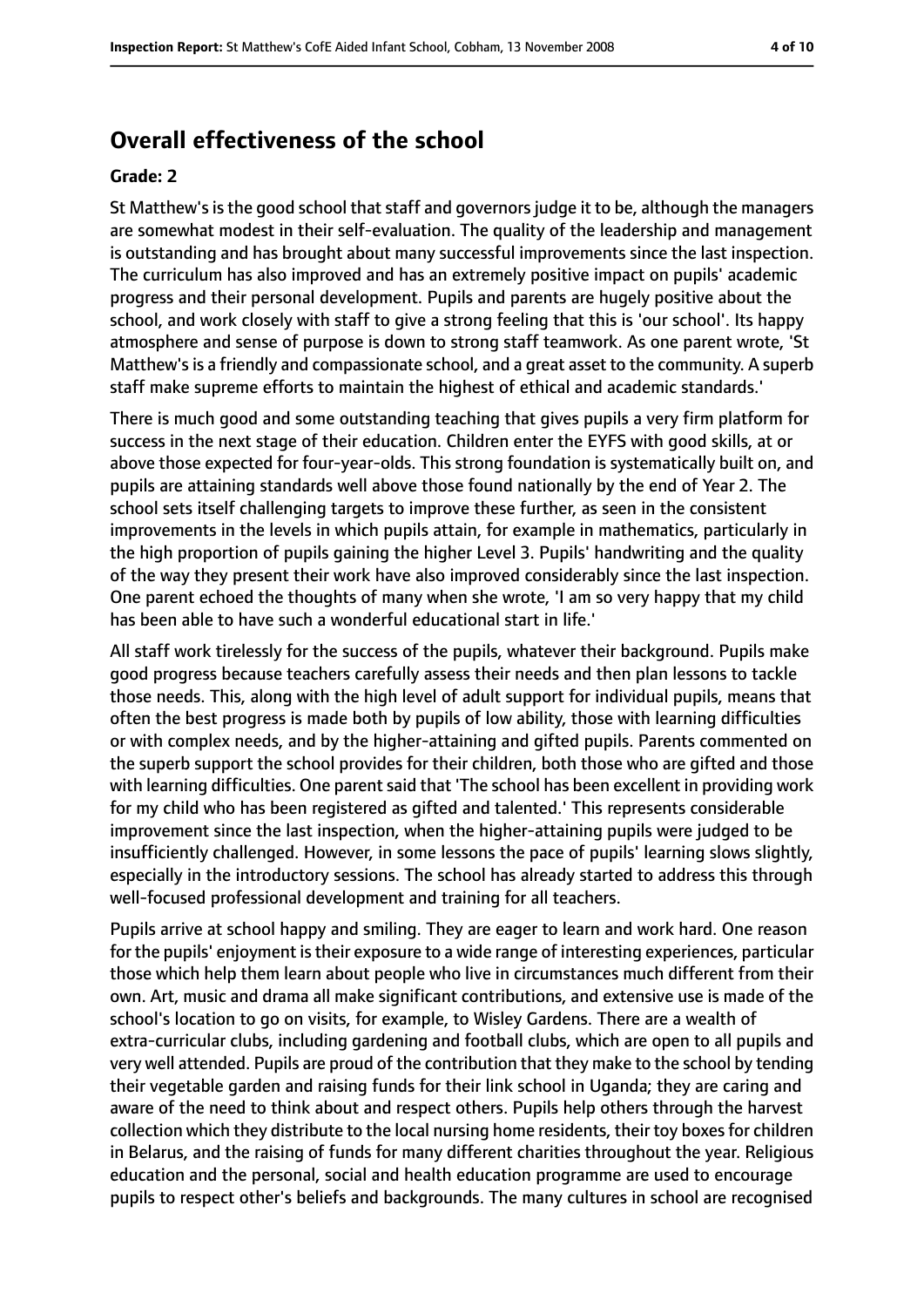and celebrated. For example, the school has achieved the International Schools Award, and the links with the school in Uganda have been strengthened through pupils' letters, fund raising, and ongoing exchanging of information about life in each school. Since the last inspection the provision for the pupils' spiritual, moral, social and cultural development has improved significantly and is now outstanding; assemblies support the spiritual elements of the pupils' development, as do the international links.

The school has achieved 'Healthy School' status in recognition of its success in helping pupils to adopt a healthy lifestyle. There is a very strong focus on healthy eating and all of the pupils have a hot meal at lunchtime. This is a real benefit to pupils, and fully supported by all the parents. Pupils have the opportunity for plenty of vigorous exercise, including lunchtime activities which are organised by sports leaders and are much enjoyed by all.

Pupils feel safe at school and know they have someone to turn to if they feel unhappy. They enjoy acting as 'buddies' in the playground and support their friends when they are sad. The school's deserved reputation for supporting pupils' social and emotional well-being is based on well-established links with other organisations such as the local cluster of schools and multi-professional groups. Regular and informed discussions between the headteacher and staff about each pupil's development result in sharply focused action. Allsystems and procedures to keep pupils safe are robust. Parents remark on how everyone not only knows the names of the children but also their specific learning and emotional needs. Pupils set and evaluate their own personal targets, aided by constructive marking that helps them to see how well they are doing and what needs improving. Pupils understand the high expectations of their behaviour because all adults show how they should respond to each other. A parent summed this up well by saying, 'I am delighted with the care and concern shown towards all three of my children.' Pupils' behaviour, and their attitudes to each other and their work, is exemplary. Pupils' attendance and punctuality are good, but there remain a small number of families who take their children out of school for family holidays.

The collective leadership and management of the school are outstanding. At the time of the inspection the school was led and managed temporarily by an acting headteacher during the maternity breaks of both the substantive and assistant headteachers. Parents commented positively on the seamless transition. 'The acting headteacher has carried on with the great leadership', wrote one parent. The organisation, structures and procedures in place throughout the school are extremely robust, and have proven very effective during the period of change. The substantive headteacher has successfully developed self-evaluation skills among staff and governors so that plans for improvement are sharply focused on raising achievement. The governors provide high-quality support in practical ways, although their role in monitoring the school's performance is underdeveloped. St Matthew's is a happy, successful and vibrant school. It has the capacity to become outstanding.

#### **Effectiveness of the Early Years Foundation Stage**

#### **Grade: 2**

The youngest children get off to a good start to their school life in the Reception Class. 'My son loves coming to St Matthew's; he has made a great start to his schooling years,' a very happy parent wrote. From the minute that they start, the children's personal development is of paramount importance. Sensitive arrangements help them settle in quickly. Strong teamwork, based around experienced leadership, means that all adults combine closely to match activities to the children's current stage of development. Consequently, they are completely absorbed and gain much enjoyment from the rich and interesting environment and the extensive links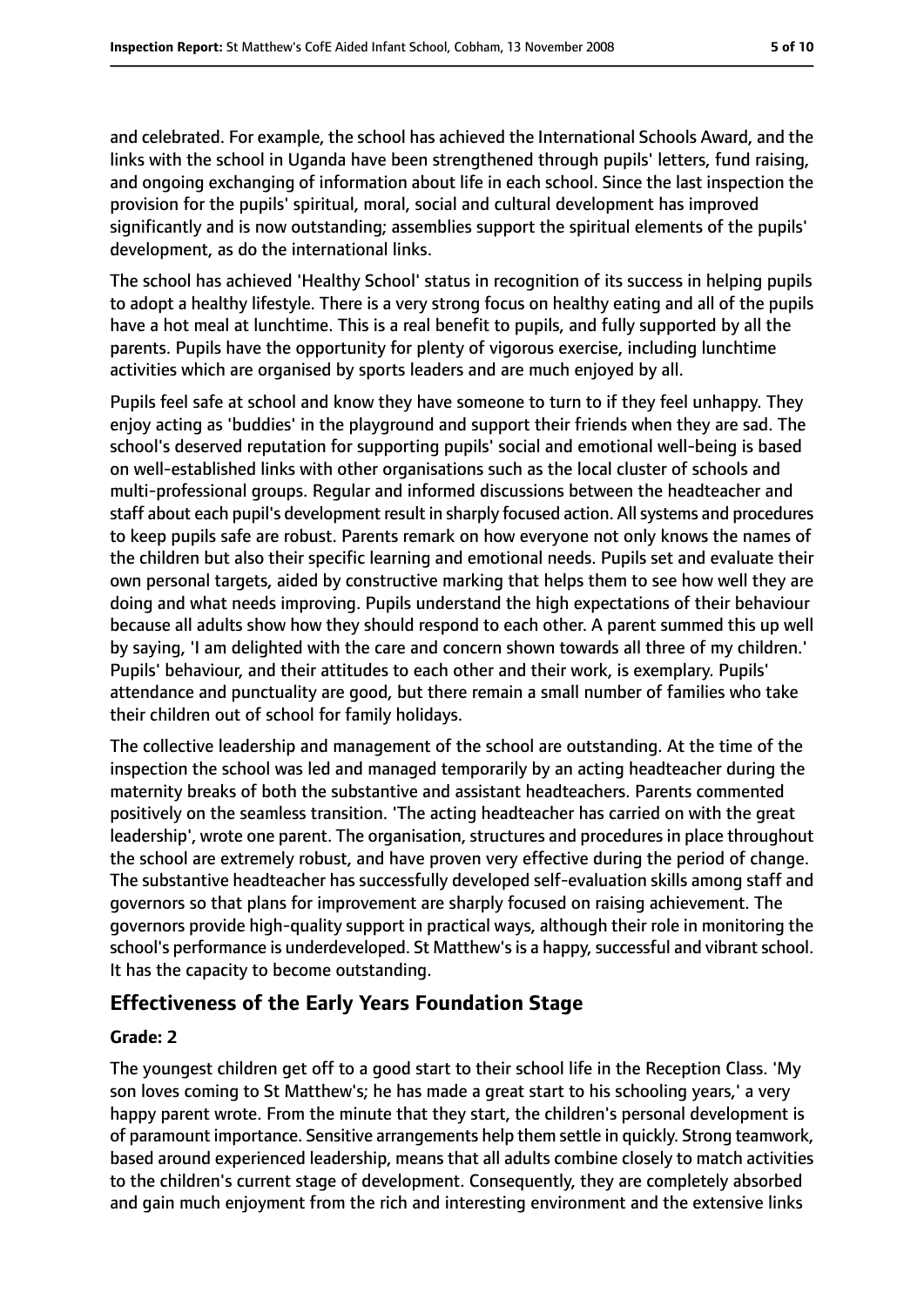between indoors and outdoors. There is a careful balance between activities led by the adults and those initiated by the children. Children make good progress during their time in Reception, particularly in their social and emotional development. Most exceed the goals expected of them by the end of their Reception Year.

## **What the school should do to improve further**

- Lift the pace of some lessons to raise the quality of teaching to that of the very best.
- Sharpen the skills of the governors in monitoring the work of the school.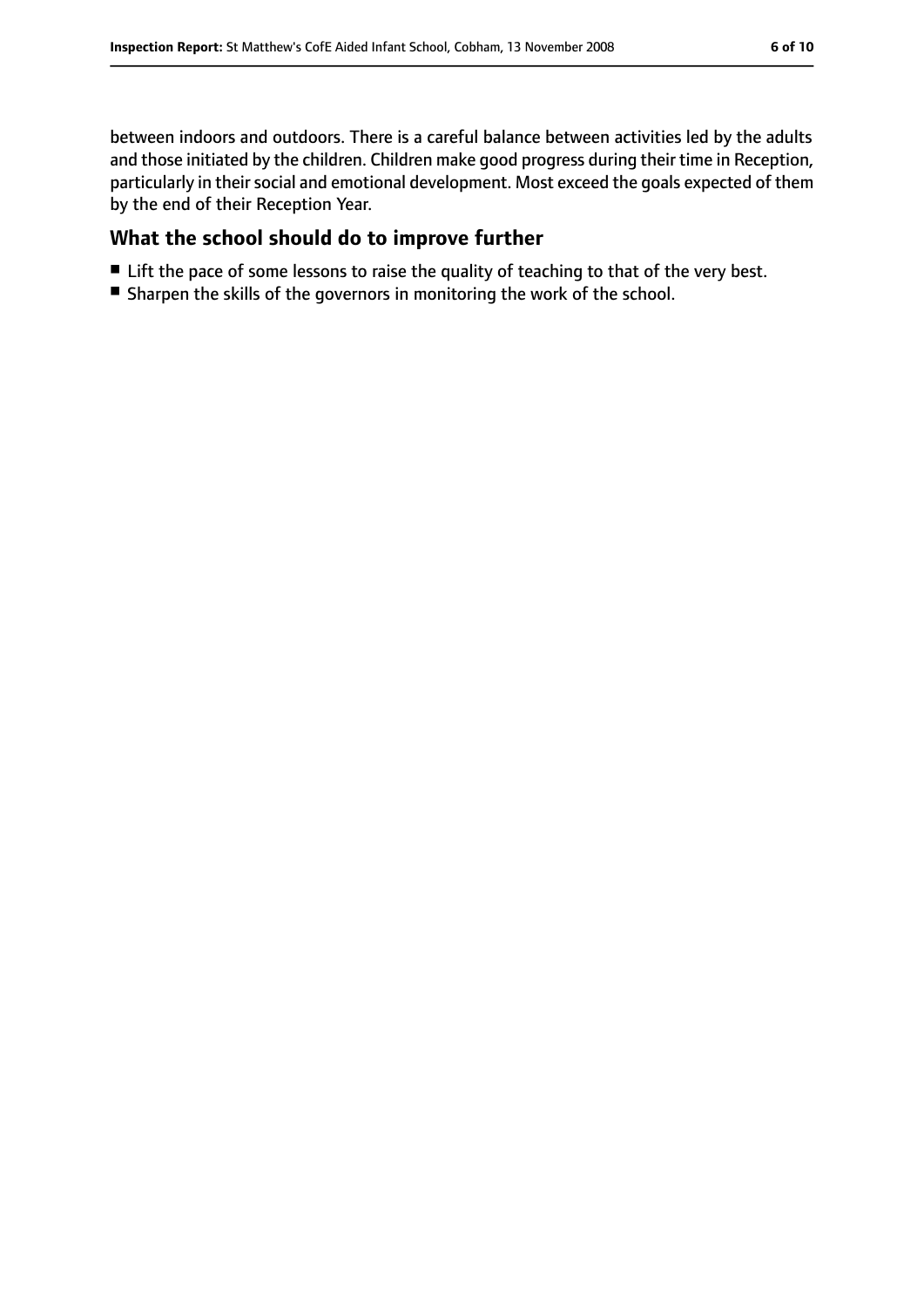**Any complaints about the inspection or the report should be made following the procedures set out in the guidance 'Complaints about school inspection', which is available from Ofsted's website: www.ofsted.gov.uk.**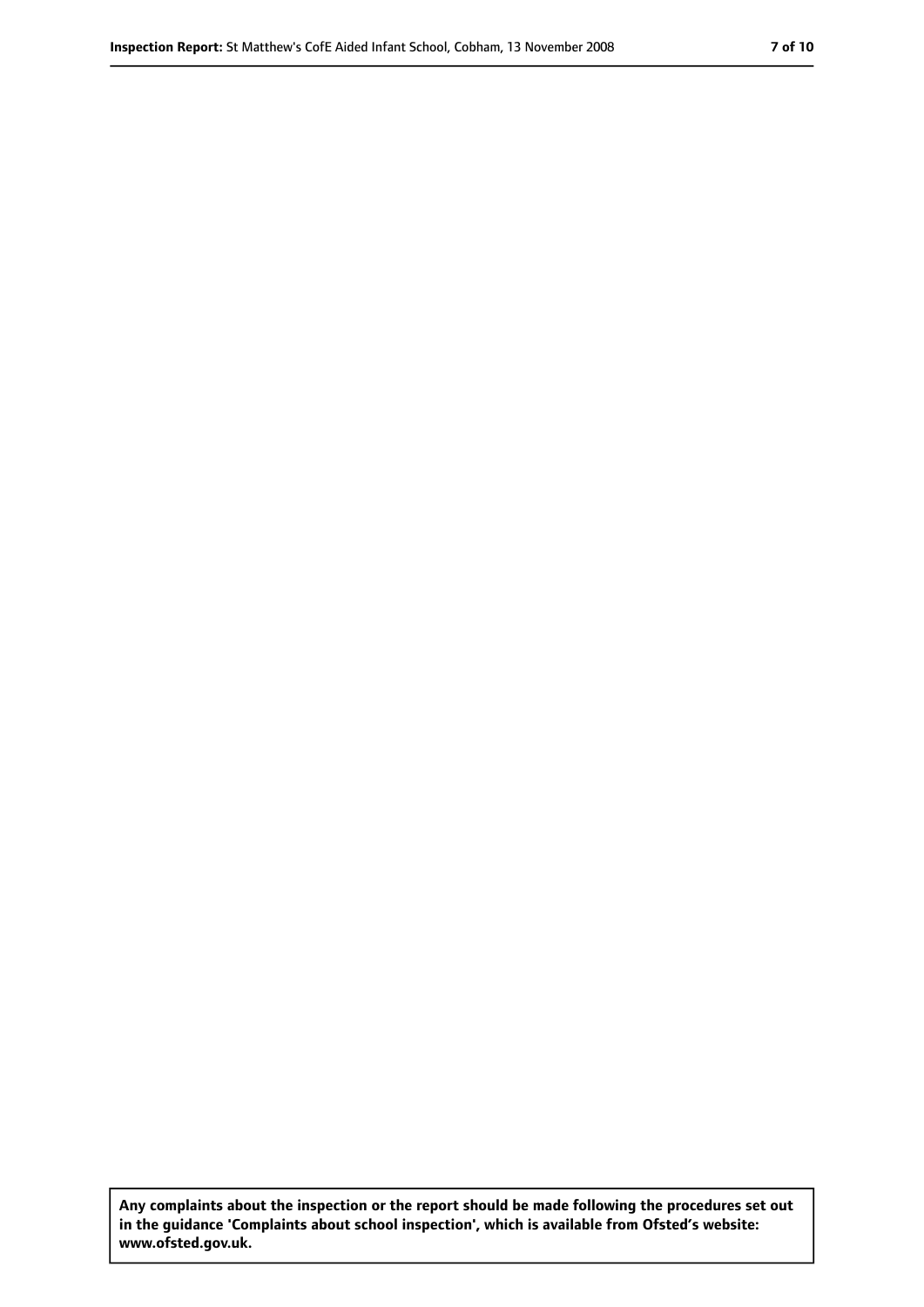# **Inspection judgements**

| Key to judgements: grade 1 is outstanding, grade 2 good, grade 3 satisfactory, and | <b>School</b>  |
|------------------------------------------------------------------------------------|----------------|
| arade 4 inadequate                                                                 | <b>Overall</b> |

#### **Overall effectiveness**

| How effective, efficient and inclusive is the provision of<br>education, integrated care and any extended services in meeting the<br>needs of learners? |     |
|---------------------------------------------------------------------------------------------------------------------------------------------------------|-----|
| Effective steps have been taken to promote improvement since the last<br>inspection                                                                     | Yes |
| How well does the school work in partnership with others to promote learners'<br>well being?                                                            |     |
| The capacity to make any necessary improvements                                                                                                         |     |

## **Effectiveness of the Early Years Foundation Stage**

| How effective is the provision in meeting the needs of children in the<br><b>EYFS?</b>       |  |
|----------------------------------------------------------------------------------------------|--|
| How well do children in the EYFS achieve?                                                    |  |
| How good are the overall personal development and well-being of the children<br>in the EYFS? |  |
| How effectively are children in the EYFS helped to learn and develop?                        |  |
| How effectively is the welfare of children in the EYFS promoted?                             |  |
| How effectively is provision in the EYFS led and managed?                                    |  |

#### **Achievement and standards**

| How well do learners achieve?                                                  |  |
|--------------------------------------------------------------------------------|--|
| The standards <sup>1</sup> reached by learners                                 |  |
| How well learners make progress, taking account of any significant variations  |  |
| between groups of learners                                                     |  |
| How well learners with learning difficulties and/or disabilities make progress |  |

#### **Annex A**

<sup>&</sup>lt;sup>1</sup>Grade 1 - Exceptionally and consistently high; Grade 2 - Generally above average with none

significantly below average; Grade 3 - Broadly average to below average; Grade 4 - Exceptionally low.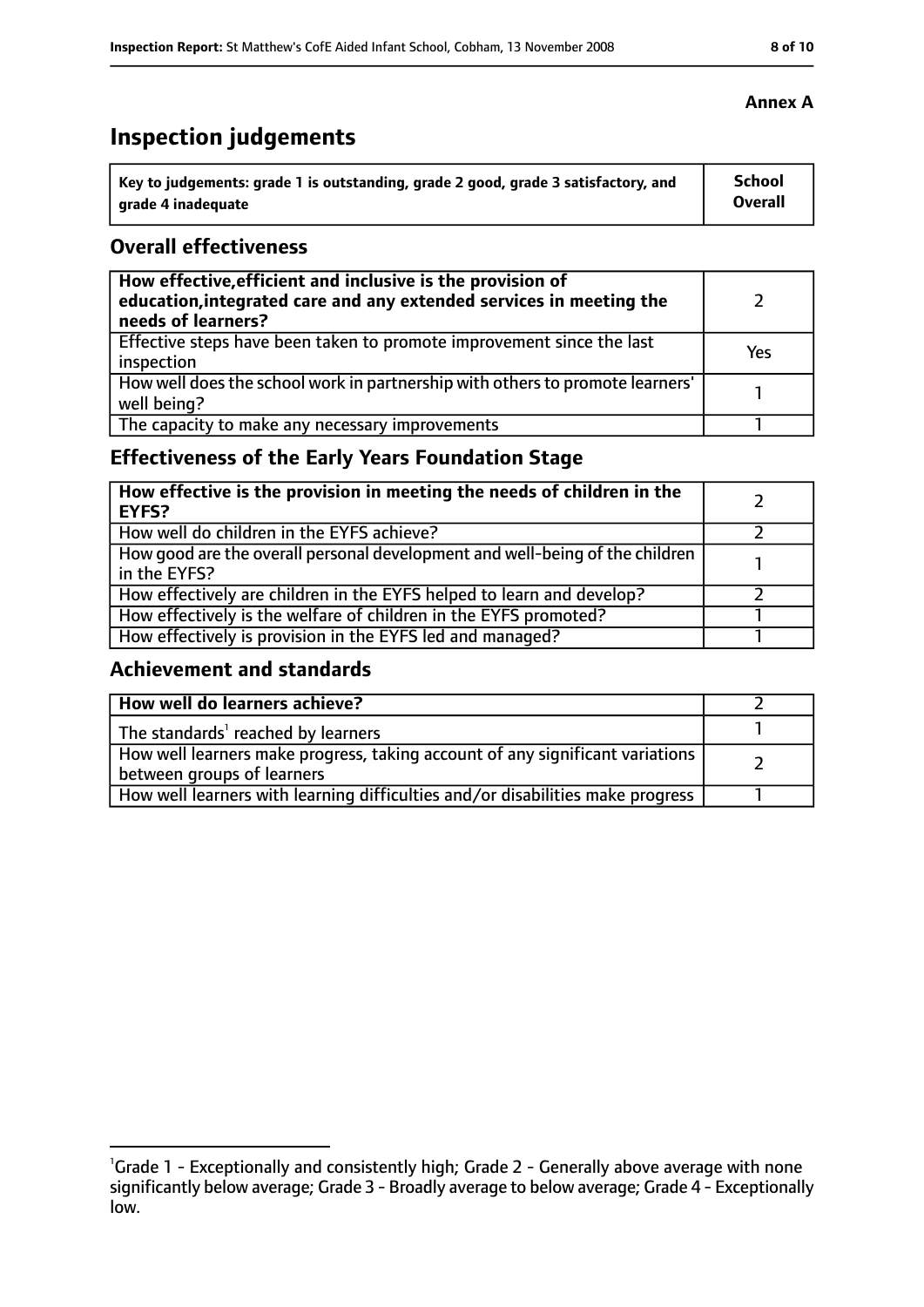## **Personal development and well-being**

| How good are the overall personal development and well-being of the<br>learners?                                 |  |
|------------------------------------------------------------------------------------------------------------------|--|
| The extent of learners' spiritual, moral, social and cultural development                                        |  |
| The extent to which learners adopt healthy lifestyles                                                            |  |
| The extent to which learners adopt safe practices                                                                |  |
| The extent to which learners enjoy their education                                                               |  |
| The attendance of learners                                                                                       |  |
| The behaviour of learners                                                                                        |  |
| The extent to which learners make a positive contribution to the community                                       |  |
| How well learners develop workplace and other skills that will contribute to<br>their future economic well-being |  |

## **The quality of provision**

| How effective are teaching and learning in meeting the full range of<br>learners' needs?              |  |
|-------------------------------------------------------------------------------------------------------|--|
| How well do the curriculum and other activities meet the range of needs and<br>interests of learners? |  |
| How well are learners cared for, quided and supported?                                                |  |

## **Leadership and management**

| How effective are leadership and management in raising achievement<br>and supporting all learners?                                              |            |
|-------------------------------------------------------------------------------------------------------------------------------------------------|------------|
| How effectively leaders and managers at all levels set clear direction leading<br>to improvement and promote high quality of care and education |            |
| How effectively leaders and managers use challenging targets to raise standards                                                                 |            |
| The effectiveness of the school's self-evaluation                                                                                               |            |
| How well equality of opportunity is promoted and discrimination eliminated                                                                      |            |
| How well does the school contribute to community cohesion?                                                                                      |            |
| How effectively and efficiently resources, including staff, are deployed to<br>achieve value for money                                          |            |
| The extent to which governors and other supervisory boards discharge their<br>responsibilities                                                  |            |
| Do procedures for safequarding learners meet current government<br>requirements?                                                                | <b>Yes</b> |
| Does this school require special measures?                                                                                                      | <b>No</b>  |
| Does this school require a notice to improve?                                                                                                   | No         |